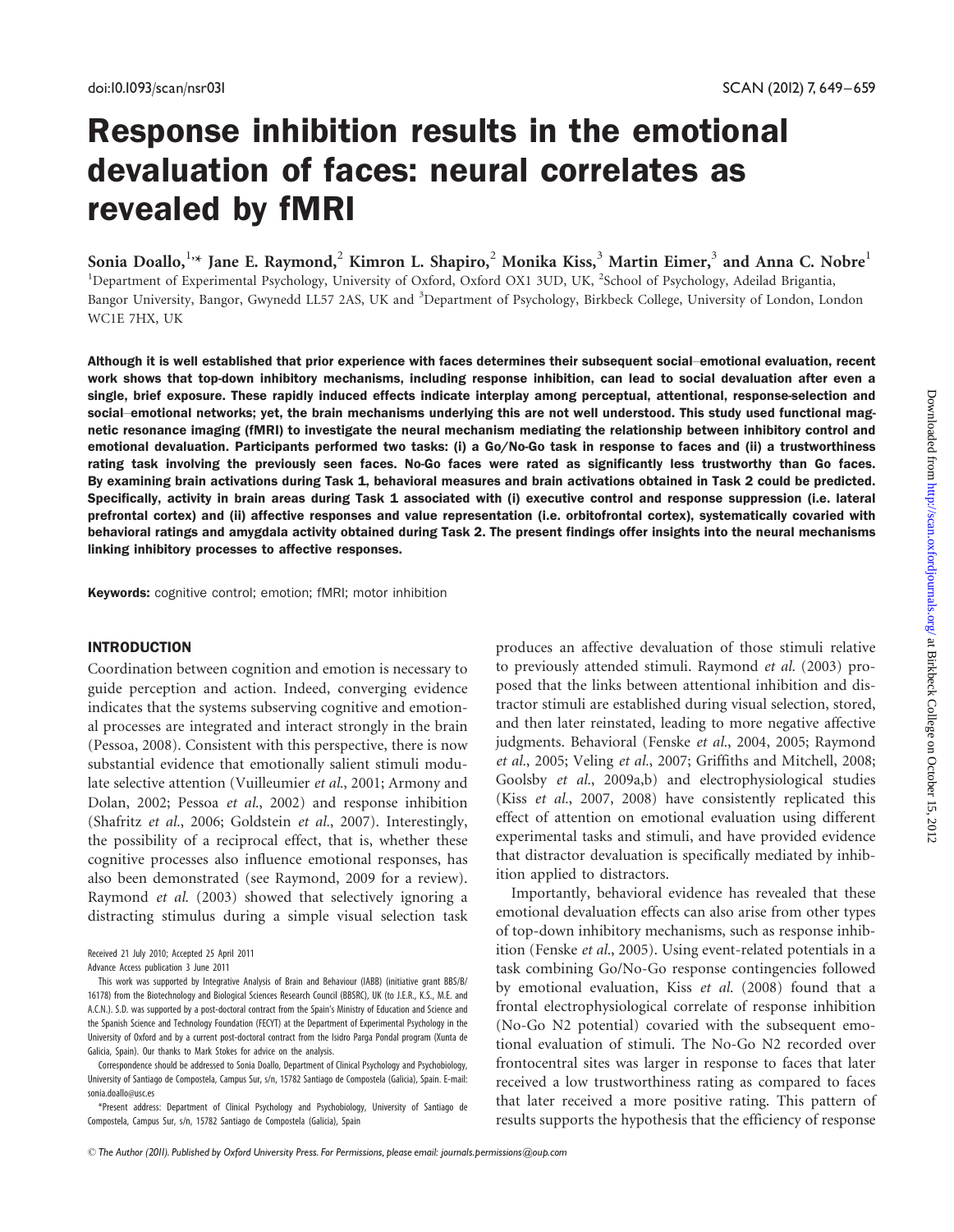inhibition triggered by individual No-Go faces has a systematic impact on their subsequent emotional evaluation. Based on these findings, Kiss et al. (2008) proposed that the strength of cortical response inhibition mediated by medial prefrontal areas involved in top-down motor control directly determines subsequent affective evaluation of stimuli. Furthermore, they proposed that the mechanism linking inhibitory processes to affective evaluation could rely on brain areas mediating the encoding of the value of stimuli (i.e. amygdala and orbitofrontal cortex), by which the inhibitory signals associated with the representation of faces would be used to reduce the value code associated with those faces, resulting in their emotional devaluation when reencountered (see also Fragopanagos et al., 2009).

To test these hypotheses, and to investigate the neural mechanisms mediating the relationship between top-down inhibitory control and emotional devaluation, we carried out an event-related functional magnetic-resonance imaging (fMRI) study using a similar paradigm as Kiss et al. (2008). Participants performed two tasks: in Task 1 they performed a series of manual Go/No-Go trials in response to novel Asian and Caucasian faces (with race determining Go or No-Go status). Then in Task 2, they provided trustworthiness ratings for each face seen in the previous Go/No-Go task. Ratings for faces previously seen as Go faces were compared to those presented as No-Go faces. Of specific interest here were the brain events surrounding the presentation of No-Go faces that were rated positively vs. those rated negatively. Like Kiss et al. we divided trials in the first task into two categories based on the evaluative ratings obtained in the second task. Specifically, we contrasted activations to No-Go faces (i.e. faces associated with response inhibition in Task 1) that were subsequently given low (negative) ratings (referred to here as No-Go-Low-Trust) vs. high ratings (referred to here as No-Go-High-Trust) on Task 2.

Based on previous work, the following predictions were made. First, if differential activation of areas involved in top-down motor control is directly associated with subsequent social-emotional devaluation, then: (i) Faces associated with response inhibition (No-Go faces) should be rated as less trustworthy than faces associated with a manual response (Go faces), (ii) during Task 1, activation in motor-control areas (reflecting response suppression) should be larger for No-Go-Low-Trust trials than for No-Go-High-Trust trials, and (iii) in Task 2, a contrast between No-Go-Low-Trust faces and No-Go-High-Trust faces should reveal differential activation in areas involved in evaluation of trustworthiness of faces, such as the amygdala (Winston et al., 2002; Engell et al., 2007; see Todorov, 2008 for a review).

Secondly, based on the hypothesis that the mechanisms linking inhibitory processes and emotional evaluation rely on brain areas involved in value encoding, we specifically interrogated the role of the orbitofrontal cortex (OFC), an area thought to play an important role in the interface

between emotion and cognition (Pessoa, 2008; Rolls and Grabenhorst, 2008), in mediating the emotional consequences of inhibitory top-down control. Brain-imaging, lesion and neurophysiology research have implicated the OFC in both inhibitory control, including inhibition of inappropriate responses (Elliott and Dolan, 1999; Nobre et al., 1999; Horn et al., 2003; see Elliott et al., 2000 for a review), and in different aspects of emotional behavior such as the representation of affective value of stimuli and in using value to influence subsequent behavior (Kringelbach and Rolls, 2004; Rolls and Grabenhorst, 2008) as well as in social and emotional responses to faces (Rolls, 2007). We predicted that if the OFC mediates the emotional consequences of inhibitory control, OFC responses during the Go/No-Go task should be larger to No-Go faces subsequently rated as less trustworthy (No-Go-Low-Trust trials) than to No-Go faces with higher trustworthiness ratings (No-Go-High-Trust trials). Importantly, if this differential activation represents value signals that are mediating the affective response to these faces when they are reencountered, then this pattern of OFC activity should also be present during the evaluation task, when the emotional judgment of these faces is required.

## MATERIALS AND METHODS

## **Participants**

Twelve healthy volunteer participants (8 females; age range 20–31) were recruited among students and staff at the University of Oxford. All were right handed and Caucasian, and had normal or corrected-to-normal vision. All participants gave written informed consent and were paid for their time. The study protocol was approved by the local ethics committee.

## Behavioral task

## Stimuli

Stimuli consisted of 160 colored face images (headshots, frontal views, gaze direction was directly forward) of young adults collected from five different databases [AR Face Database (Martinez and Benavente, 1998); Caltech Frontal Face Dataset, 1999; Georgia Tech Face Database, 1999; Asian Face Image Database PF01, 2001; PAL Database (Minear and Park, 2004)]. Photographs were adjusted to match in size and background. Half of the faces were Asian, and the other half were Caucasian, and both sets contained an equal number of female and male faces. Each face subtended  $\sim 4.8^{\circ} \times 6.6^{\circ}$  visual angle and was presented on a light gray background at the center of the screen. Stimuli were presented using Presentation (Neurobehavioral Systems, Albany, CA).

## Experimental task

The basic experimental design is illustrated in Figure 1. The experiment consisted of 16 experimental blocks. In each block, participants performed a Go/No-Go task (Task 1) followed by an evaluation task (Task 2). In the Go/No-Go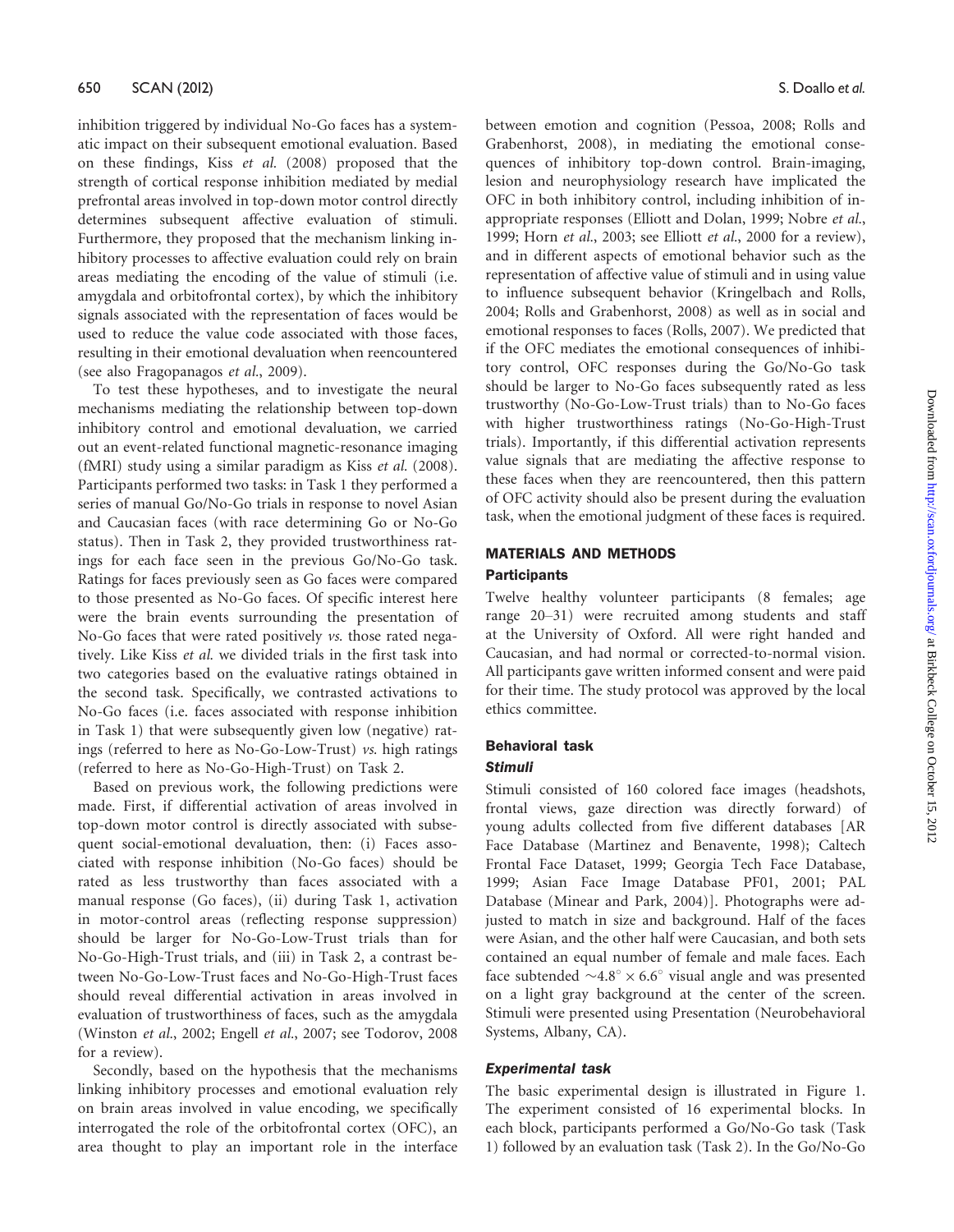#### Response inhibition and emotional devaluation New York SCAN (2012) 651 (1992) 651



Fig. 1 (A) Example of the sequence of events in each experimental block. Participants were instructed to perform a Go/No-Go task in response to Asian and Caucasian faces (with race determining their Go/No-Go status). In a subsequent evaluation task, they were required to rate the trustworthiness of the same faces viewed during the previous Go/No-Go task on a 4-points scale from 1 ('not trustworthy') to 4 ('very trustworthy'). (B) Emotional devaluation behavioral effect. The graph shows the mean trustworthiness ratings ( $\pm$ SD) for faces previously presented as Go and No-Go stimuli. Previous No-Go faces were rated as less trustworthy than previous Go faces.

task, 10 faces (5 Asian, 5 Caucasian) were presented against a gray background for 300 ms at the center of the screen followed by a response window of 1700 ms and a random inter-stimulus interval (ISI) lasting 2–16 s, during which only a fixation cross was displayed. Participants were instructed to respond to faces of one race (Go stimuli) and to refrain from responding to faces of the other race (No-Go stimuli). Go and No-Go faces appeared unpredictably, with 50% probability. Like in the previous study, Go and No-Go stimuli were made equiprobable to reduce the likelihood that differences in brain activity between these two types of trials can be attributed to the detection of low-probability stimuli or differences in response conflict between them (i.e. Nieuwenhuis et al., 2003). Electrophysiological (i.e. Eimer, 1993; Bruin and Wijers, 2002; Nieuwenhuis et al., 2003) and neuroimaging (i.e. Liddle et al., 2001; Rubia et al., 2001) studies have shown that inhibitory processes are also engaged when Go and No-Go trials occur with equal frequency.

In the subsequent evaluation task, participants were required to rate the trustworthiness of the same 10 faces viewed during the previous Go/No-Go task on a 4-point scale from 1 ('not trustworthy') to 4 ('very trustworthy') by pressing the corresponding button on the button box with the index or middle finger of the left or right hand. They were asked to respond as quickly as possible, using a 'gut feeling'. Faces appeared for 300 ms, followed by a 2700-ms response window and a 2–16-s random ISI. The durations for the ISIs used in Tasks 1 and 2 were drawn from a logarithmic distribution that was skewed toward the shorter intervals (50% 2–6 s, 25% 6–10 s, 25% 10–16 s). These had the advantages of shortening the overall trial durations, whilst enabling the individuation of hemodynamic responses to individual faces and maintaining a constant level of temporal expectation (see Nobre et al., 2004 for a similar approach).

The designated Go faces were Asian in half of the blocks and Caucasian in the other half, with order counterbalanced across participants. Each face was only shown once in each task and was never repeated across blocks. Face stimuli were counterbalanced across participants according to their status  $(Go/No-Go)$ .

Participants received written instructions and a practice session before they entered the scanner, in order to become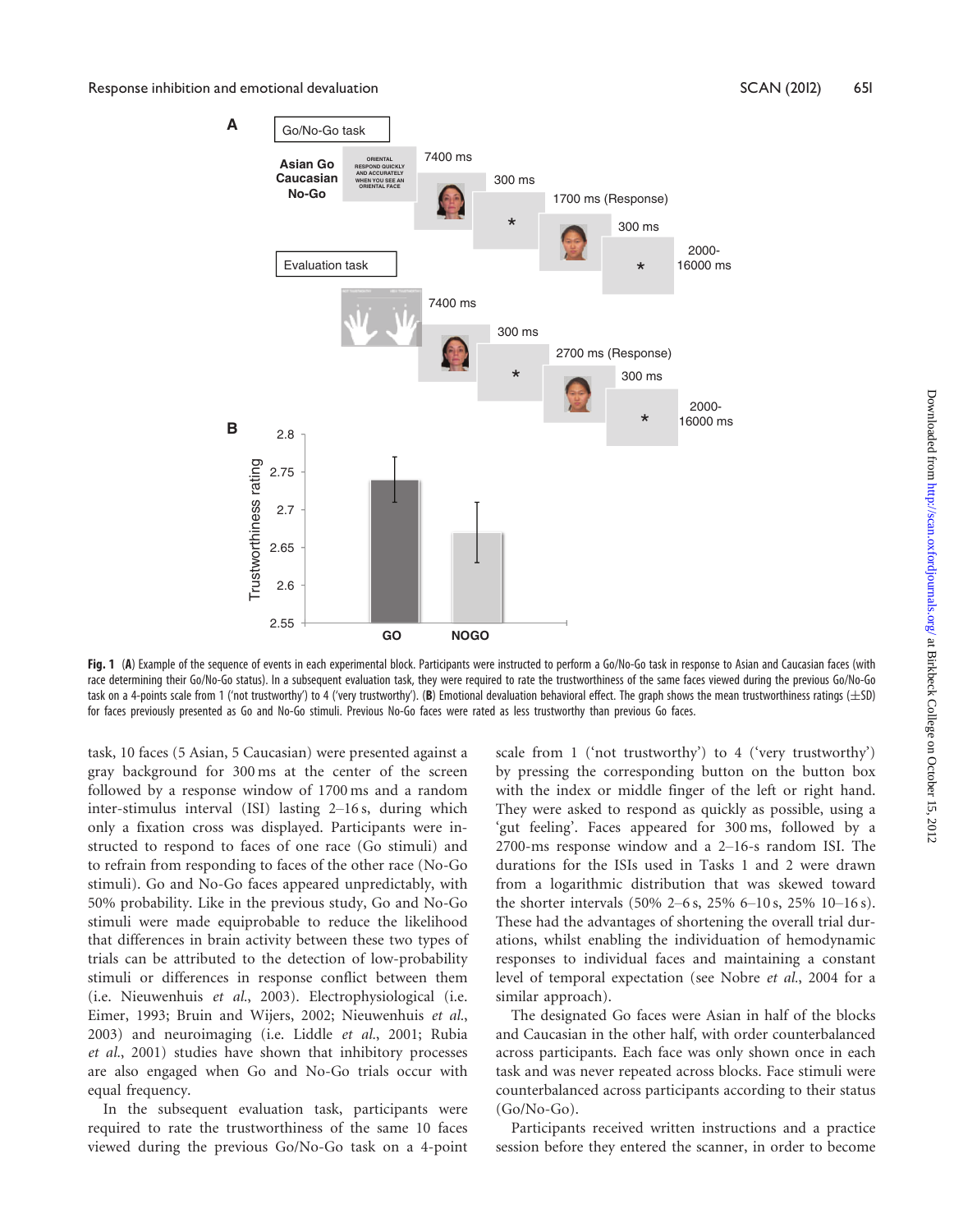familiar with the task requirements. Prior to each task, instructions appeared reminding participants of the task to be performed.

## Behavioral analysis

For the Go/No-Go task, reaction times (RTs) and the percentage of hits to Go faces were measured. Trials with response errors (i.e. failures to respond on Go trials, or False Alarms on No-Go trials) were excluded. Trials where RTs exceed  $\pm$  3 SD were also excluded. For the evaluation task, a t-test was carried out to compare the mean trustworthiness ratings to previous Go and No-Go stimuli.

## Image acquisition

Imaging was performed using a Siemens Trio 3T scanner equipped with an 8-channel head coil. Visual stimuli were projected onto a translucent screen at the rear bore of the magnet. Participants viewed the screen via an angled mirror and responded using an MRI-compatible button box. Functional images were obtained with a single-shot T2\* weighted echo-planar imaging (EPI) sequence (TE =  $30 \text{ ms}$ , TR = 3 s, flip angle =  $87^\circ$ , matrix =  $64 \times 64$ ; FOV = 192 mm; voxel size =  $3 \times 3 \times 3$  mm<sup>3</sup>). Forty-five contiguous transversal slices covered the whole brain. The task was conducted in one run consisting of 1044 volumes ( $\sim$ 52.3 min). The first 4 images were discarded to avoid T1 equilibrium effects. In addition, a structural image was acquired for each participant, using a high-resolution T1-weighted sequence (MP Rage pulse sequence;  $TR = 2040$  ms,  $TE = 4.7$  ms; flip angle  $= 8^\circ$ ; orientation of slice  $=$  transversal; slice thickness = 1 mm; FOV = 192 mm; voxel size =  $1 \times 1 \times 1$  mm<sup>3</sup>).

## Image processing and analysis

Data were analyzed using SPM5 software (Wellcome Trust Centre for Neuroimaging, London, UK). After the deletion of the first four volumes, images were corrected for slice timing, and subsequently realigned and unwarped to correct for movement artifacts. High-resolution anatomical T1 images were coregistered with the realigned functional images, and structural and functional images were spatially normalized into a standardized anatomical framework [Montreal Neurological Institute (MNI)-space] using the default EPI template provided in SPM5. Functional images were spatially smoothed using a 7-mm Gaussian kernel.

Statistical analyzes were conducted based upon the General Linear Model of SPM5. Our predictions, following previous behavioral and electrophysiological findings (Fenske et al., 2005; Kiss et al., 2008), are based on testing the brain areas modulated in relation to devaluation of stimuli associated with response inhibition. Accordingly, the analysis concentrated on differentiating brain activations to No-Go faces subsequently rated as low (1 or 2) or high (3 or 4) in trustworthiness. For each task, we separated trials according to the No-Go vs. Go status of the face and to

its low vs. high rating, leading to four trial types: No-Go-Low-Trust, No-Go-High-Trust, Go-Low-Trust or Go-High-Trust trials.

Instruction screens and response errors (i.e. failures to respond on Go trials or False Alarms on No-Go trials) were modeled in each task as effects of no interest. Initially, first-level single-subject contrasts were carried out separately for Tasks 1 and 2. Events were modeled using canonical hemodynamic response functions (HRFs) together with their temporal derivatives. Individual *t*-contrasts were generated for each individual participant and then entered into a second-level group analysis (random-effect analysis), in which a one-sample t-test was conducted at the whole-brain level.

Because we had a priori hypotheses about the response inhibition- and affective-related regions mediating the distractor devaluation effect, analyzes focused on regions of interest (ROIs) defined from coordinates reported in previous studies, and used a small-volume correction (SVC) approach with a corrected significance threshold of  $P < 0.05$ . Mean amplitudes were extracted from ROIs using MarsBaR (Brett et al., 2002) (http://marsbar.sourceforge.net/).

Specifically, for the Go/No-Go task, we predicted that No-Go-Low-Trust faces (vs. No-Go-High-Trust faces) would be associated with higher activations in frontal regions involved in response inhibition (Kiss et al., 2008). Accordingly, we performed ROI analyzes based on frontal areas defined from a recent meta-analysis study of Go/ No-Go tasks (Simmonds et al., 2008; see Supplementary Table 1 for a list of ROIs coordinates). Spheres were centered within 5 mm-diameter of the previously reported coordinates after their transformation from Talairach space into MNI space (tal2mni algorithm; Matthew Brett, http:// imaging.mrc-cbu.cam.ac.uk/imaging/MniTalairach).

In addition, building on findings for the involvement of the OFC in inhibitory control and affective value representation, we specifically asked if this region plays a critical role in the emotional–devaluation effect. Coordinates were derived from a previous study by Nobre et al. (1999), in which OFC activations were associated with inhibition of inappropriate automatic response tendencies (see Supplementary Table 2). Because of the proximity of the OFC ROI to the cortical surface, box-shaped ROIs (5 mm-width) were used for this area, which enabled to respect the anatomical boundaries of the OFC.

To ensure that variations in inhibitory processes actually affected subsequent emotional ratings regardless of the stimulus content, the differential activations to Go-Low-Trust vs. Go-High-Trust faces were also analyzed. If the greater activation of brain regions that mediate response inhibition during the Go/No-Go task is responsible for subsequent low affective ratings, as opposed to specific characteristics of the face stimuli themselves, then these differential responses should be present only for No-Go stimuli but not for Go stimuli.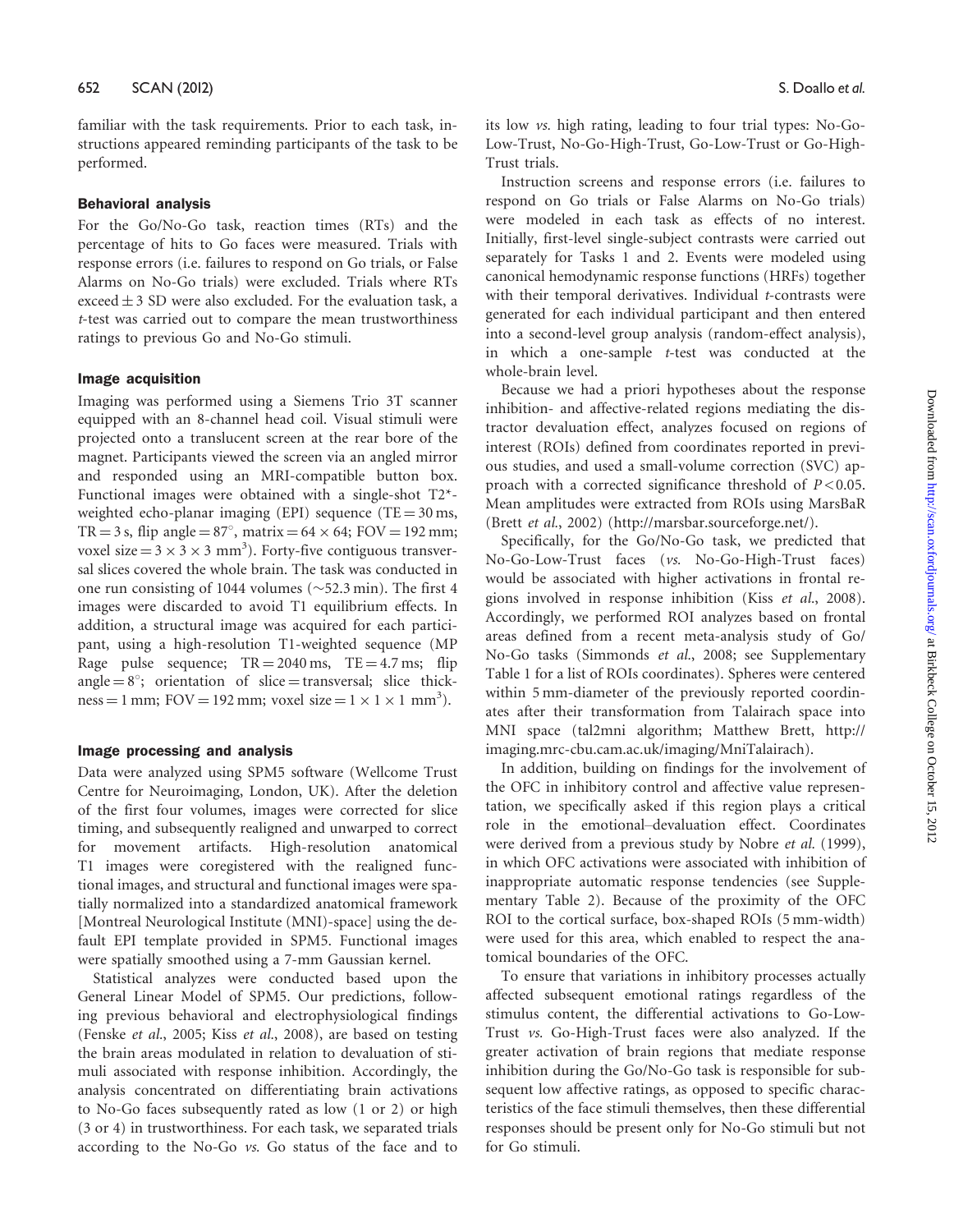#### Response inhibition and emotional devaluation New York SCAN (2012) 653

In the evaluation task, our prediction of differential amygdala activations for No-Go-Low-Trust faces (relative to No-Go-High-Trust faces) was tested using 5 mm-spheres ROIs in the amygdala, defined based on two previous studies where the trustworthiness evaluation of faces was investigated (Winston et al., 2002:  $-16$ ,  $-3$ ,  $-24$  and 18, 1,  $-28$ ; Engell *et al.*, 2007:  $-16$ ,  $-5$ ,  $-23$  and 24, 0,  $-21$ ).

Next, in order to identify other voxels in the brain that showed greater BOLD responses to No-Go-Low-Trust stimuli relative to No-Go-High-Trust stimuli during the evaluation task, and about which we did not have any a priori hypothesis, we conducted a whole-brain analysis at a threshold of  $P < 0.05$  (FDR corrected).

Finally, we addressed the role of the OFC in mediating the emotional devaluation of previously inhibited faces, by testing whether increases in OFC activation to No-Go-Low-Trust stimuli also occurred during the evaluation task.

To confirm that the emotional devaluation effect was directly linked to prior variations in inhibitory processes during Task 1, and not simply due to different affective judgments of faces during Task-2 ratings, differences in activation between Go-Low-Trust vs. Go-High-Trust trials during Task 2 were also analyzed.

To characterize the pattern of differential activity across the contrasts for No-Go and Go stimuli in the hypothesisdriven ROIs, in both Task 1 and Task 2, we tested the interaction between response (No-Go vs. Go) and trustworthiness ratings (Low vs. High) by examining the contrast [(No- $Go-Low-Trust > No-Go-High-Trust) > (Go-Low-Trust >$ Go-High-Trust)].

In order to test for a functional link between inhibitory control-related activity during the Go/No-Go task and emotion-related areas during the evaluation task in mediating subsequent emotional behavior, we (i) tested the correlation between motor-related and OFC activity during Task 1 with emotion-related areas (amygdala and OFC) during Task 2, and (ii) the correlation between behavior (affective ratings to faces) and the brain areas recruited during Task 1 and Task 2. The correlational analysis (Pearson's r) was conducted using the effect size for each ROI.

#### RESULTS

#### Behavioral results

Performance on the Go/No-Go task was highly accurate (Go trial mean RT  $(\pm SD) = 550 \pm 18$  ms, correct detections  $= 97\%$ , false alarms  $= 6\%$ ). The mean trustworthiness ratings are displayed in Figure 1. Previous No-Go faces were rated as significantly less trustworthy than previous Go faces  $[t_{(11)} = 2.405, P = 0.035]$ , thus confirming that response inhibition affected subsequent emotional responses.

#### fMRI results

#### Go/No-Go task

Analysis of frontal ROIs associated with response inhibition (Simmonds et al., 2008) revealed that there was a marginally significant interaction between response (No-Go vs. Go) and rating (Low vs. High) [(No-Go-Low-Trust > No-Go-High- $Trust$   $>(Go-Low-Trust > Go-High-Trust)$  contrast  $(t = 2.69, P = 0.08)$ , with a significant simple contrast for No-Go faces (No-Go-Low-Trust vs. No-Go-High-Trust) in the left middle frontal gyrus (MFG) (peak coordinate:  $-33$ , 6, 42;  $t = 4.14$ ,  $P = 0.016$ ; Figure 2). There was no significant activation in this ROI when Go-Low-Trust vs. Go-High-Trust trials were compared. No significant activations were found within the other frontal ROIs.

Analysis of the OFC ROI showed a significant interaction response x rating ( $t = 2.15$ ,  $P = 0.021$ ) that was accompanied by a significant simple contrast No-Go-Low-Trust vs. No-Go-High-Trust in the right lateral OFC (peak coordinate 36, 54,  $-15$ ;  $t = 2.05$ ,  $P = 0.033$ , Figure 3). Activation in this ROI was not significant for the contrast Go-Low-Trust vs. Go-High-Trust.

#### Evaluation task

We first examined the role of the amygdala in the emotional devaluation effect for No-Go faces, given that previous studies have shown its critical involvement during evaluation of face trustworthiness (Winston et al., 2002; Engell et al., 2007). The interaction contrast response x rating yielded a non-significant activation in the right amygdala ROI  $(t = 2.06, P = 0.352)$ , which reached significance when the simple contrast for No-Go stimuli was examined (peak coordinate 24, 0,  $-15$ ;  $t = 4.97$ ,  $P = 0.001$ , Figure 4), revealing a larger activation in the right amygdala to No-Go-Low-Trust faces  $(3.28 \pm 2.06 \text{ SD})$  relative to No-Go-High-Trust faces  $(1.70 \pm 2.06$  SD). However, there was no significant activation in this ROI when Go-Low-Trust faces  $(2.13 \pm 2.22$  SD) vs. Go-High-Trust faces  $(1.20 \pm 1.82 \text{ SD})$  were compared  $(P = 0.19)$ .

The whole-brain analysis showed No-Go-Low-Trust faces to be associated with greater activation than No-Go-High-Trust faces of premotor areas (precentral gyrus and supplementary motor area in the right hemisphere), somatosensory areas (right post-central gyrus and insula), and subcortical areas including right putamen, right thalamus, and left cerebellum (Table 1). A significant activation was also found in the right amygdala  $(x, y, z = 27, 3, -21)$ , as suggested by the significant activations associated with affectively devaluated faces revealed by our ROI analysis in this area.

A whole-brain analysis comparing Go-Low-Trust faces vs. Go-High-Trust faces only showed significant activations in the right precentral gyrus and left cerebellum (Table 2).

Finally, we analyzed the role of the OFC in the emotional devaluation effect. Our results showed that the activation in the right lateral OFC observed in Task 1 and related to subsequent emotional devaluation of No-Go faces, was significantly activated during Task 2, as revealed by a significant interaction response  $\times$  rating (t=1.90, P=0.035) together with a significant simple contrast for No-Go stimuli (No-Go-Low-Trust vs. No-Go-High-Trust) (activation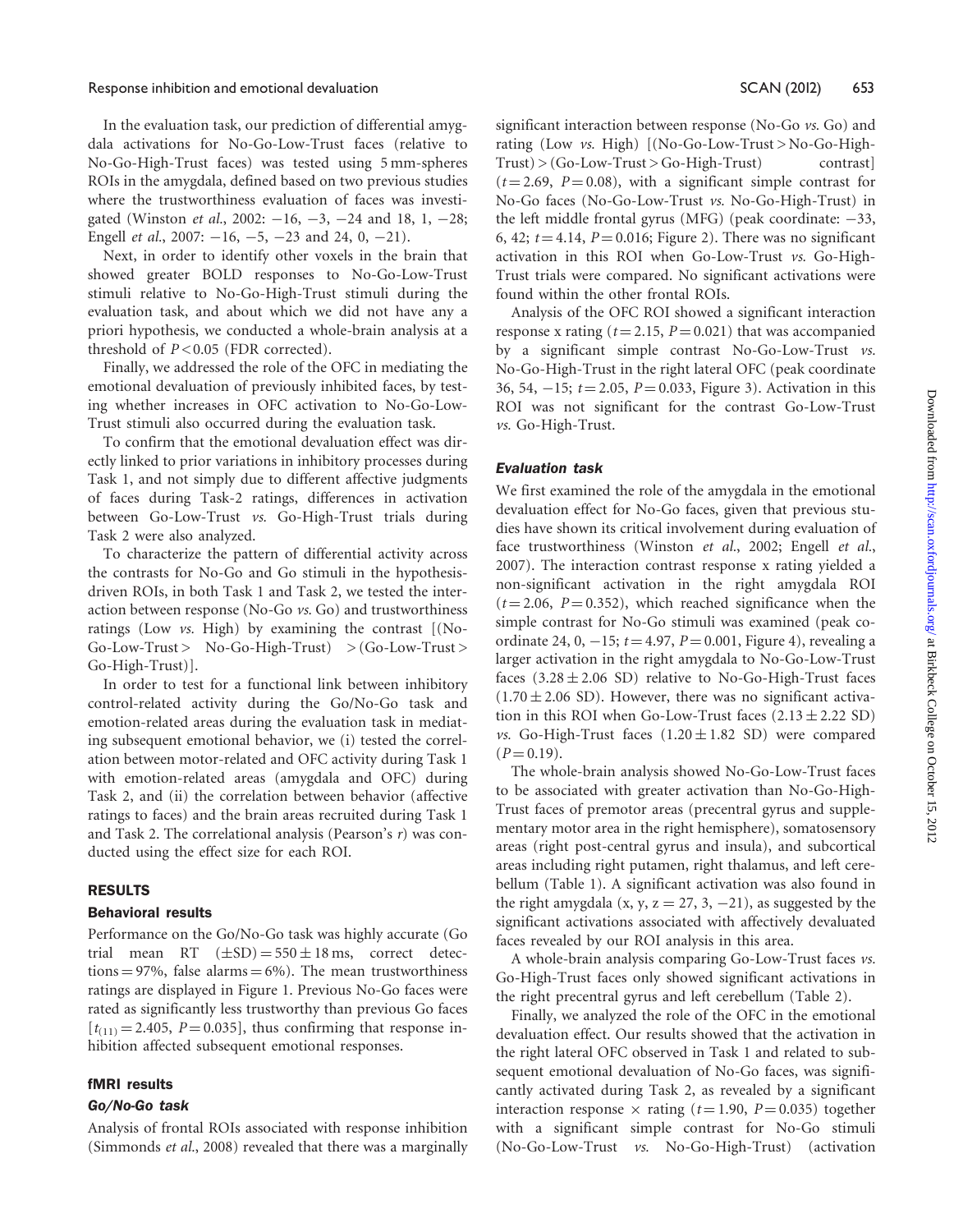

**Middle Frontal Gyrus [-33, 6, 42]** 

Fig. 2 Go/No-Go task: Prefrontal activity related to emotional devaluation of No-Go faces. (A) Activity in the left middle frontal gyrus (MFG) was larger for No-Go faces that were later rated as less trustworthy (No-Go-Low-Trust: ratings 1–2) relative to No-Go faces rated more positively (No-Go-High-Trust: ratings 3–4) (P < 0.05, small-volume-corrected). (B) Location of the ROI. The color scale represents  $t$ -values.



**OFC [36, 54, -15] OFC [39, 51, -12]**

Fig. 3 OFC activity related to emotional devaluation of No-Go faces. (A) During the Go/No-Go task, activity in the right lateral OFC was significantly larger for No-Go faces that were later rated as less trustworthy (No-Go-Low-Trust: ratings 1–2) relative to No-Go faces rated more positively (No-Go-High-Trust: ratings 3–4) (P < 0.05, small-volume-corrected). (B) The activation in this region persisted during the evaluation task, with higher responses to No-Go faces with lower emotional ratings relative to No-Go faces rated more positively (P < 0.05, small-volume-corrected). The location of the ROIs in each task is shown in the bottom images. The color scale represents t-values.

peak at coordinates 39, 51,  $-12$ ;  $t = 2.33$ ,  $P = 0.020$ , Figure 3). This activation was not significant when Go-Low-Trust vs. Go-High-Trust stimuli were compared.

## Relationship between activations in the Go/No-Go and evaluation task: correlation analysis

The correlation analyzes showed that (i) activation in motor inhibition-related areas (left MFG) to No-Go-Low-Trust

faces (relative to No-Go-High-trust faces) significantly correlated with activation in right OFC during Task 1 ( $r = 0.81$ ,  $P = 0.001$ ), (ii) activity in OFC during Task 1 was coupled with activity in amygdala during Task 2 ( $r = 0.51$ ;  $P = 0.046$ ), (iii) activity in OFC during Task 2 to No-Go-Low-Trust faces (relative to No-Go-High-trust faces) significantly correlated with amygdala activation in Task 2 ( $r = 0.50$ ,  $P = 0.048$ ), and (iv) OFC activation and MFG activity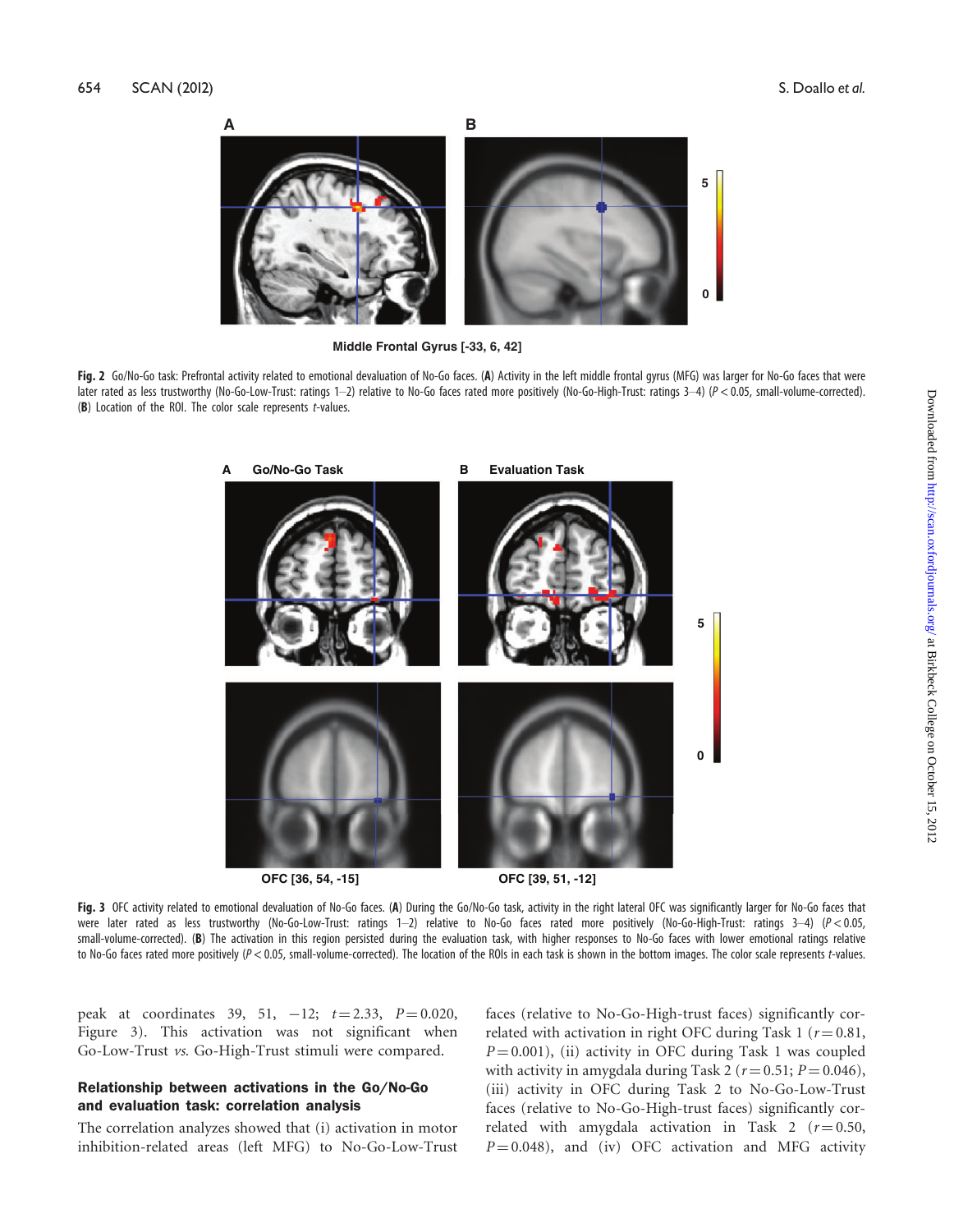

Fig. 4 Evaluation task: modulation of amygdala responses to emotionally devaluated No-Go faces. (A) Activity in the right amygdala was significantly larger for No-Go-Low-Trust faces than for No-Go-High-Trust faces (P < 0.05, small-volume-corrected). (B) Location of the ROI. The color scale represents t-values.

No-Go-High-Trust No-Go-Low-Trust

during Task 1 correlated with lower ratings of No-Go faces relative to Go faces in Task 2 (OFC:  $r = 0.57$ ,  $P = 0.025$ ; MFG:  $r = 0.58$ ,  $P = 0.025$ ).

## **DISCUSSION**

The aim of the present study was to investigate the underlying neural substrate linking inhibitory processes to affective responses. Our first prediction was that if inhibitory control mechanisms modulate social-emotion appraisal, then inhibition of a motor response associated with No-Go faces in a Go/No-Go task should directly affect the subsequent affective evaluation of these faces. As expected, we found that previous No-Go stimuli were rated more negatively relative to previous Go stimuli, confirming that top-down motor control can reliably modulate affective responses. This pattern of results is consistent with previous behavioral findings by Fenske et al. (2005), Veling et al. (2008) and Kiss et al. (2008), who observed emotional devaluation effects as a consequence of response inhibition using similar tasks.

## Modulation of motor inhibition during the Go/No-Go task related to subsequent devaluation

Our second prediction was that affective devaluation of No-Go faces is mediated by a differential activation of frontal areas involved in motor inhibition. We compared brain activations in response to No-Go and Go faces during the Go/No-Go task separately as a function of their emotional ratings in a subsequent evaluation task. The interaction between response (No-Go  $\nu s$ . Go) and rating (Low  $\nu s$ . High) yielded a marginally significant activation in the left middle frontal gyrus, which points to a trend that the differential activity in frontal areas involved in motor inhibition for subsequently devaluated faces is larger for No-Go relative to Go stimuli. Importantly, decomposing the interaction into simple effects confirmed the differential activity in the MFG between faces with lower emotional ratings  $v$ s. those with higher emotional ratings to be significant only for No-Go faces. This pattern of results provides further support for a specific enhancement of No-Go inhibition-related activity to faces subsequently rated low in trustworthiness.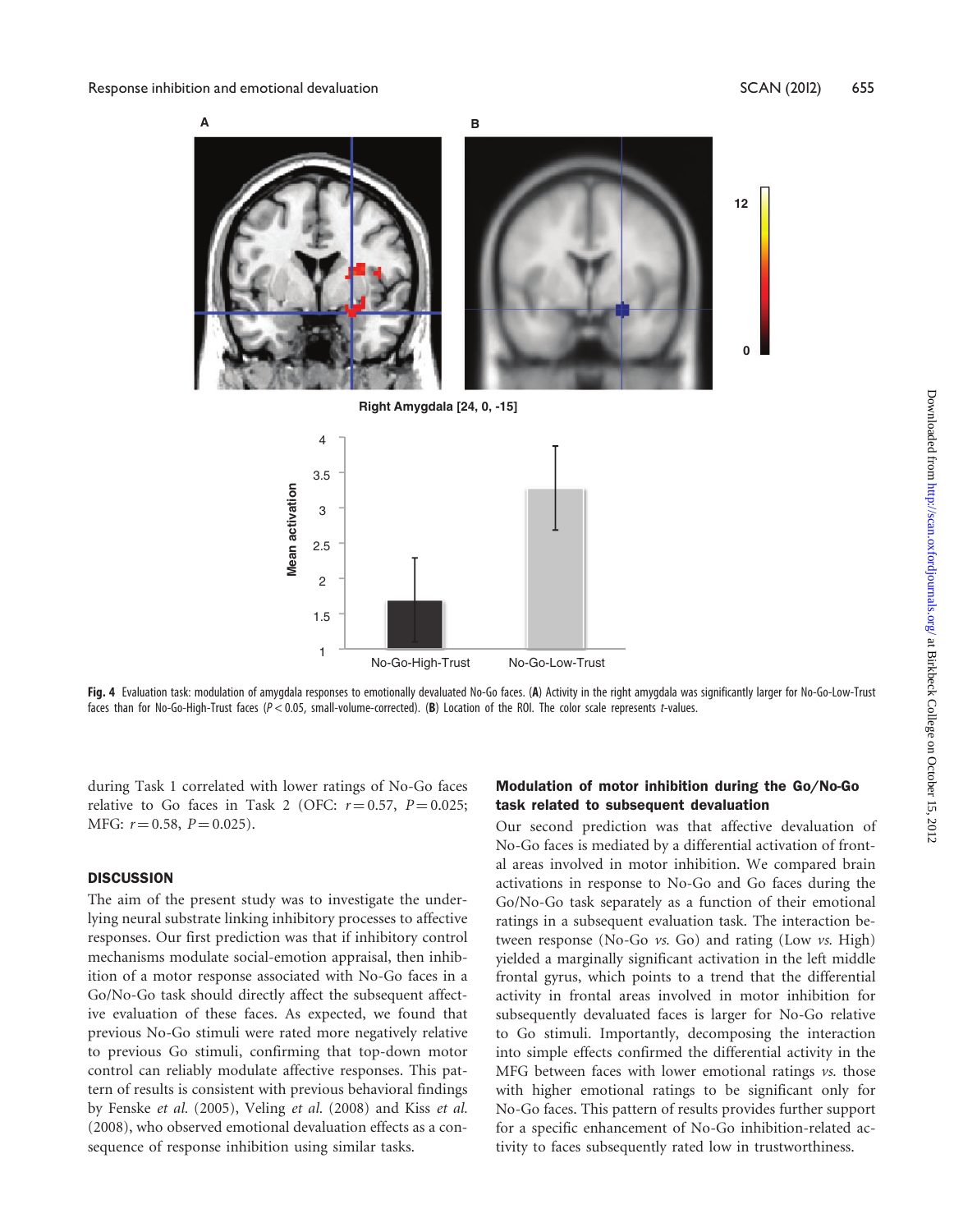|  |  |  | Table 1. Regions activated at whole-brain analysis in the contrast        |  |  |  |
|--|--|--|---------------------------------------------------------------------------|--|--|--|
|  |  |  | No-Go-Low-Trust faces minus No-Go-High-Trust faces in the evaluation task |  |  |  |

| Region                                           | MNI coordinates<br>(x, y, z) | Z peak |  |
|--------------------------------------------------|------------------------------|--------|--|
| R amygdala                                       | $27, 3, -21$                 | 3.59   |  |
| R supplementary motor area (SMA)                 | $6, -3, 54$                  | 3.28   |  |
| R middle cingulate                               | $9, -12, 45$                 | 3.80   |  |
| R precentral gyrus                               | $45, -18, 54$                | 5.26   |  |
| R precentral gyrus/insula                        | 48, 3, 12                    | 3.69   |  |
|                                                  | $45, -21, 63$                | 5.12   |  |
| R post-central gyrus                             | $39, -39, 60$                | 4.90   |  |
| R post-central gyrus/insula                      | $51, -15, 15$                | 4.32   |  |
| R insula                                         | $36, -18, 6$                 | 4.45   |  |
| R superior parietal lobe                         | $27, -60, 60$                | 3.78   |  |
|                                                  | $21, -51, 75$                | 3.66   |  |
| R transverse temporal gyrus (Rolandic operculum) | $63, -12, 12$                | 4.04   |  |
| R putamen                                        | 27, 0, 12                    | 3.96   |  |
| R claustrum/putamen                              | $33, -3, -6$                 | 3.46   |  |
| R thalamus                                       | $12, -18, 6$                 | 4.75   |  |
| L cerebellum anterior lobe                       | $-21, -48, -30$              | 5.15   |  |
|                                                  | $-9, -51, -21$               | 4.76   |  |
| L cerebellum posterior lobe                      | $-27, -60, -24$              | 4.72   |  |

Threshold  $P < 0.05$  (FDR corrected for multiple comparisons for the whole brain). R, right; L, left.

Table 2. Regions activated at whole-brain analysis in the contrast Go-Low-Trust faces minus Go-High-Trust faces in the evaluation task.

| MNI coordinates $(x, y, z)$ | Z peak |
|-----------------------------|--------|
| $33, -21, 57$               | 4.96   |
| $33, -24,$<br>-66           | 4.51   |
| $24. -21, 75$               | 4.44   |
| $-24, -54, -21$             | 4.82   |
| $-12, -48, -24$             | 4.24   |
| $-21, -36, -27$             | 4.17   |
|                             |        |

Threshold  $P < 0.05$  (FDR corrected for multiple comparisons for the whole brain). R, right; L, left.

The focus of activation at the MFG associated with No-Go faces is consistent with findings demonstrating the involvement of the prefrontal cortex in response inhibition (Sasaki et al., 1989, 1993; Liddle et al., 2001; Rubia et al., 2001; Watanabe et al., 2002; Picton et al., 2007; Simmonds et al., 2008). In particular, engagement of the left MFG is consistent with previous reports of activation in this region associated with motor inhibition during Go/No-Go tasks (Liddle et al., 2001; Rubia et al., 2001; Simmonds et al., 2008). The activation of the left lateral prefrontal cortex is consistent with its role in mediating executive control processes necessary to perform inhibition tasks (Rubia et al., 2001; see also Mostofsky and Simmonds, 2008), and supports our hypothesis that the affective devaluation of stimuli associated with motor inhibition is mediated by prefrontal areas involved in top-down inhibitory processes.

A recent proposal by Pessoa (2008) is consistent with our finding of a systematic covariation between brain activation patterns related to inhibitory motor control and subsequent emotional judgments. He suggested that lateral prefrontal cortex signals involved in inhibitory processes reflect both cognitive and affective information, proposing an important role for this area in the integration of cognitive and emotional information for guiding action. Based on previous evidence as to how the brain codes value in order to guide behavior, we suggest that inhibitory signals are encoded with the representation of faces (Raymond et al., 2003; Fenske et al., 2004; Raymond et al., 2005), and are used to reduce the value code associated with those faces, resulting in their emotional devaluation when reencountered (Raymond, 2009). Support for this hypothesis is derived from the correlation that is seen between activity in the MFG to No-Go faces during the Go/No-Go phase of the task and the degree of behavioral affective devaluation, consistent with the proposal that direct links exist between motor control mechanisms and emotional responses.

# Modulation of limbic activity to No-Go stimuli during the evaluation task

Our third prediction was that if inhibitory control mechanisms modulate affective appraisal of stimuli, No-Go faces with lower trustworthiness ratings should be associated with a differential activation in areas involved in evaluation of trustworthiness of faces, such as the amygdala (Winston et al., 2002; Engell et al., 2007; see Todorov 2008 for a review) during the subsequent evaluation task. Examining the interaction between response and ratings revealed a non-significant activation in the right amygdala. Analysis of simple contrasts enabled us to observe that, in line with our predictions, a significant larger activation in the right amygdala was present to affectively devaluated No-Go faces (relative to No-Go faces rated more positively). The different level of amygdala activity to faces rated low vs. high in trustworthiness was not, however, significant for previous Go faces. Overall, the activity pattern in the amygdala indicates that, as expected, much of the variance in its activation levels could be attributed to trustworthiness ratings. Previous research has consistently demonstrated its important role in complex social judgments including trustworthiness (Adolphs et al., 1998; Winston et al., 2002; Adolphs, 2003; Engell et al., 2007). Adolphs et al. (1998) showed that patients with bilateral amygdala damage were impaired in discriminating between trustworthy and untrustworthy-looking faces. The critical involvement of amygdala in decisions on trustworthiness has been confirmed by accumulating evidence of larger responses in the amygdala to untrustworthy faces as compared with trustworthy faces (Winston et al., 2002; Engell et al., 2007; for a review see Todorov, 2008). Moreover, the right-lateralized response in the amygdala in our study is in line with previous reports of larger responses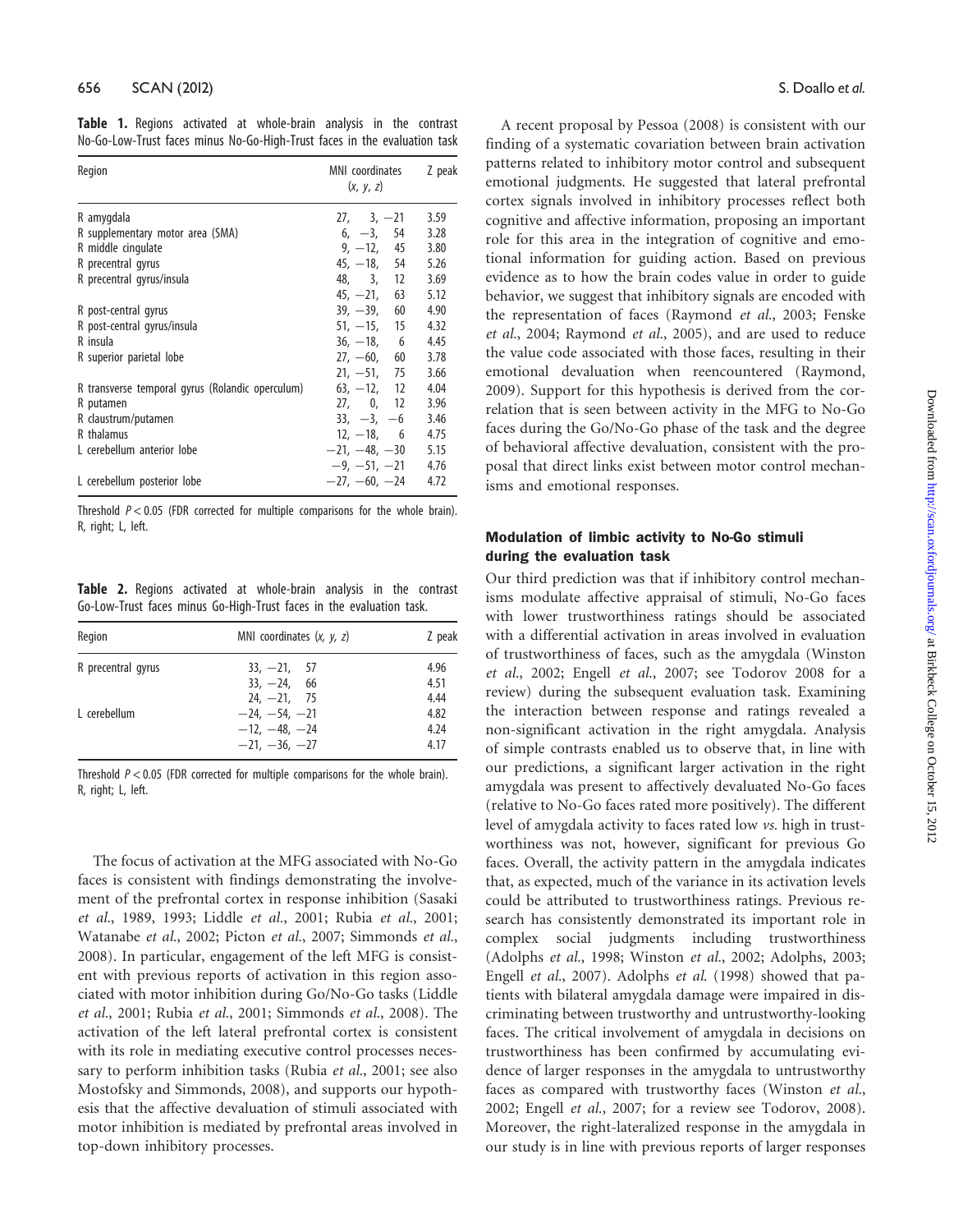in the right amygdala for untrustworthy faces (Todorov, 2008).

Finally, we noted modulation of activity in other brain areas during the evaluation of previously inhibited faces. Other areas differentially modulated for No-Go-Low-Trust stimuli vs. No-Go-High-Trust stimuli included motorrelated regions and somatosensory areas (right post-central gyrus and insula), as well as subcortical regions such as right thalamus and left cerebellum. These activations coincide with areas previously linked to social-emotional evaluation of stimuli (Adolphs, 2002, 2003; Winston et al., 2002; Cunningham and Zelazo, 2007). For instance, it has been proposed that the somatosensory cortex, by coding visceral bodily changes, enables a representation of the current autonomic state and, consequently, the perception of one's own emotional response to stimuli (Damasio, 1999; Adolphs, 2002; Cunningham and Zelazo, 2007). Consistent with the present results, Winston et al. (2002), in an fMRI study investigating the neural substrate mediating trustworthiness judgments, found larger activations in bilateral amygdala and right insula to untrustworthy vs. trustworthy faces, proposing a role for the insula in mapping the autonomic bodily changes produced as a consequence of amygdala activation. The present findings confirm our third prediction that the affective devaluation effect of faces previously associated with inhibition of a motor response is mediated by brain areas known to be involved in face-related social–emotional judgments.

# Modulation of OFC activity during the Go/No-Go task related to subsequent devaluation persists during the evaluation task

Finally, we specifically interrogated the role of OFC in allowing variations in inhibitory control at one point in time to impact selectively on emotional responses later on. We predicted that if a differential OFC activation to subsequently devaluated No-Go faces is present during the Go/No-Go phase of the task and represents a means of coding and storing value for a specific face, then this orbitofrontal activity should also be present during the evaluation task, when faces are reencountered and an explicit emotional judgment was required. Indeed, we found a significant interaction response x rating in the right lateral OFC during Task 1, which persisted to Task 2. This was further qualified by simple effects tests showing that the differential level of activity in the right lateral OFC to affectively devaluated faces was significant for No-Go faces, but not for Go faces, during both Task 1 and Task 2. These findings strongly support the proposed role of the OFC in linking inhibitory to emotional processes.

The focus of activation in the right lateral OFC is close to that seen in studies requiring inhibition of inappropriate responses (see Elliott et al., 2000, for a review), including Go/No-Go tasks (Horn et al., 2003), spatial and temporal orienting tasks using invalid cues (Nobre et al., 1999), and delayed non-matched to sample (Elliott and Dolan, 1999). Furthermore, the involvement of the lateral OFC in making choices on the basis of response suppression (Elliott et al., 2000) has been reported for emotional behavior (Blair et al., 1999; O'Doherty et al., 2001; Kringelbach and Rolls, 2004). It has been proposed that the engagement of the lateral OFC in response inhibition reflects the involvement in complex operations linked to behavioral flexibility and decisionmaking (Kringelbach, 2005).

The differential response to affectively devalued No-Go faces during Task 1, which was significantly larger than that observed for Go stimuli and persisted to Task 2, is consistent with the proposal that variations in executive processes mediating suppression of inappropriate responses covary with low emotional ratings during subsequent affective evaluations. Additional support for this proposal comes from the correlation analysis, which revealed that the OFC activity to No-Go faces during the Go/No-Go task correlated with the differential activation in motor inhibition-related regions (lateral prefrontal cortex) to subsequently devaluated No-Go faces and with the behavioral affective devaluation effect. These results thus provide strong support for the hypothesis that devaluation is coded at the time of inhibition and remains accessible at least until the rating period, where it manifests as a low rating score.

The pattern of activations observed during the evaluation task revealed that the larger activation of the OFC to No-Go-Low-Trust (compared to No-Go-High-Trust) stimuli was associated with higher responses in the amygdala. This is consistent with evidence showing reciprocal connections between these areas and their interactive role in decision-making and emotion (Elliott et al., 2000; Kringelbach and Rolls, 2004). Critically, we found that differential activation in the amygdala to No-Go faces rated low vs. high in trustworthiness correlated with differential activity in the OFC during the Go/No-Go task. This indicates that the interaction between OFC and amygdala mediates, at least partially, the effect of top-down inhibition on affective responses to faces.

Taken together, the present results provide evidence demonstrating that variations in inhibitory processes during Task 1 in areas mediating executive control and response suppression (lateral prefrontal cortex) as well as areas known to be involved in affective responses and value representation (OFC), systematically covary with subsequent behavioral measures of emotional evaluation and with a differential activation of brain regions involved in emotional responses to faces (i.e. amygdala) during Task 2. Several implications could be proposed from this pattern of results: (i) BOLD signal in frontal regions during Task 1 reflects the social-emotional judgments of faces that subjects are likely to make later on during Task 2, and (ii) it is consistent with the hypothesis that the emotional devaluation effect of visual stimuli previously submitted to inhibitory control is mediated by the reinstantiation of value signals (reflected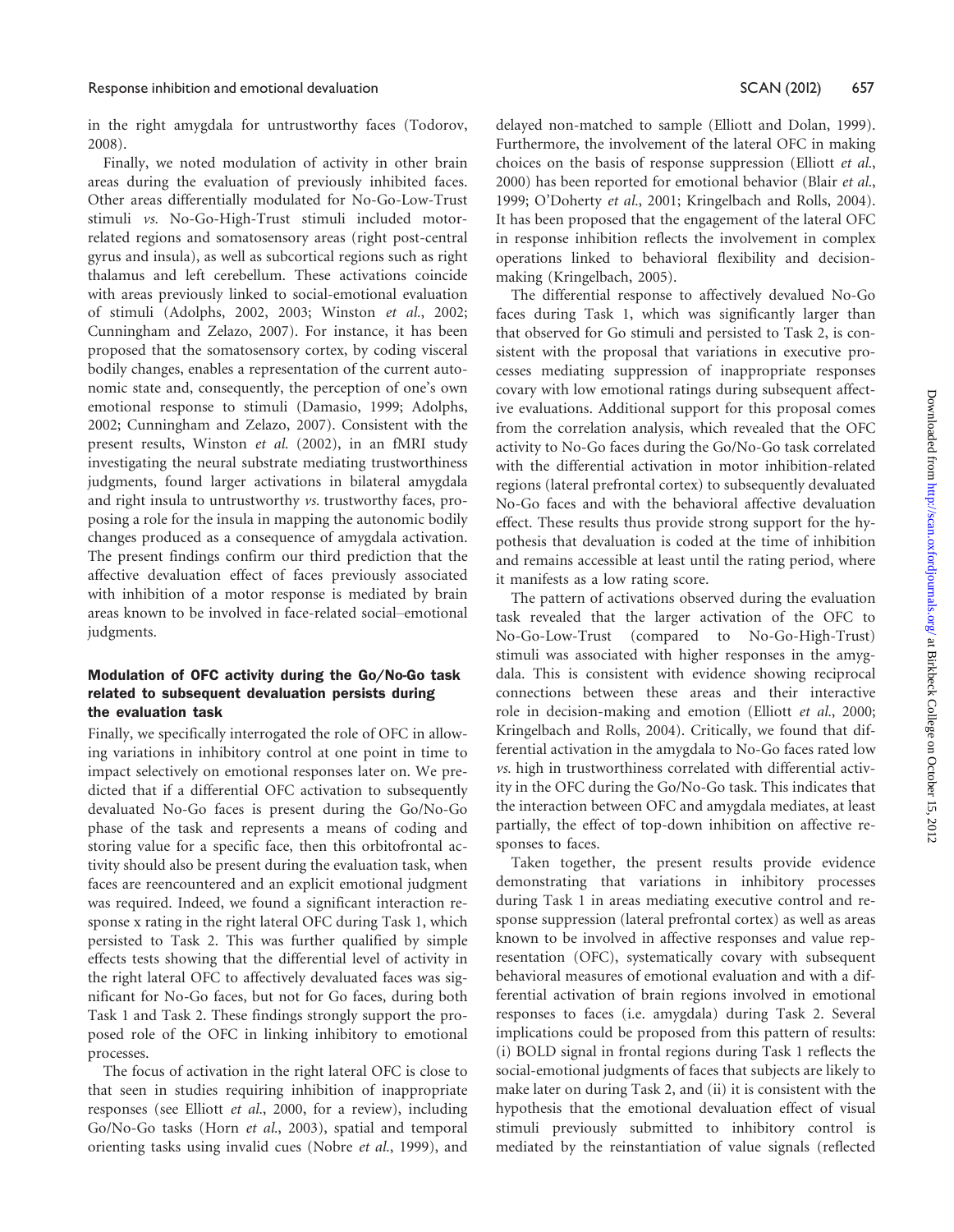by the reactivation of OFC) encoded with the representation of these stimuli when reencountered. These value signals would be thus available to the affective mechanisms that control explicit rating behavior (i.e. amygdala), leading thus to more negative emotional judgments.

Although previous fMRI studies have reported that response inhibition is modulated by the emotional significance of stimuli (Hare et al., 2005; Shafritz et al., 2006; Goldstein et al., 2007), this is the first study, to our knowledge, showing that top-down inhibitory motor control mechanisms actually have affective 'consequences', providing evidence for a reciprocal relationship between response-induced top-down inhibitory control and subsequent emotional processes.

Based on these findings and those of earlier studies showing emotional devaluation effects as a result of attentional inhibition of distractors during target selection (Fenske et al., 2004, 2005; Raymond et al., 2005; Kiss et al., 2007; Goolsby et al., 2009a,b), we propose that emotional devaluation reflects a general mechanism whereby top-down inhibitory processes, including attentional suppression and response inhibition, give rise to emotional consequences for the purpose of regulating goal-directed behavior.

# SUPPLEMENTARY DATA

Supplementary Data are available at SCAN Online.

#### Conflict of Interest

None declared.

## REFERENCES

- Adolphs, R. (2002). Trust in the brain. Nature Neuroscience, 5, 192–3.
- Adolphs, R. (2003). Cognitive neuroscience of human social behavior. Nature Review Neuroscience, 4, 165–78.
- Adolphs, R., Tranel, D., Damasio, A.R. (1998). The human amygdala in social judgment. Nature, 393, 470–4.
- Armony, J.L., Dolan, R.J. (2002). Modulation of spatial attention by fear-conditioned stimuli: an event-related fMRI study. Neuropsychologia, 40, 817–26.
- Asian Face Image Database PF01. (2001). Collected at the Intelligent Multimedia Lab, Pohang University of Science and Technology, Korea. http://nova.postech.ac.kr/~dkim/new\_imlab/ (15 March, 2007, date last accessed).
- Blair, R.J., Morris, J.S., Frith, C.D., Perrett, D.I., Dolan, R.J. (1999). Dissociable neural responses to facial expressions of sadness and anger. Brain, 122, 883–93.
- Brett, M., Anton, J.L., Valabregue, R., Poline, J.B. (2002). Region of interest analysis using an spm toolbox. NeuroImage, 16, S497.
- Bruin, K.J., Wijers, A.A. (2002). Inhibition, response mode, and stimulus probability: a comparative event-related potential study. Clinical Neurophysiology, 113, 1172–82.
- Caltech Frontal Face Dataset. (1999). Collected by Markus Weber at California Institute of Technology, USA. http://www.vision.caltech.edu/ html-files/archive.html (15 March, 2007, date last accessed).
- Cunningham, W.A., Zelazo, P.D. (2007). Attitudes and evaluations: a social cognitive neuroscience perspective. Trends in Cognitive Sciences, 11, 97–104.
- Damasio, A. (1999). The Feeling of What Happens: Body and Emotion in the Making of Consciousness. New York: Harcourt Brace.
- Eimer, M. (1993). ERPs elicited by Go and Nogo stimuli: effects of attention and stimulus probability. Biological Psychology, 35, 123–38.
- Elliott, R., Dolan, R.J. (1999). Differential neural responses during performance of matching and nonmatching to sample tasks at two delay intervals. Journal of Neuroscience, 19, 5066–73.
- Elliott, R., Dolan, R.J., Frith, C.D. (2000). Dissociable functions in the medial and lateral orbitofrontal cortex: evidence from human neuroimaging studies. Cerebral Cortex, 10, 308–17.
- Engell, A.D., Haxby, J.V., Todorov, A. (2007). Implicit trustworthiness decisions: automatic coding of face properties in the human amygdala. Journal of Cognitive Neuroscience, 19, 1508–19.
- Fenske, M.J., Raymond, J.E., Kessler, K., Westoby, N., Tipper, S.P. (2005). Attentional inhibition has social-emotional consequences for unfamiliar faces. Psychological Science, 16, 753–58.
- Fenske, M.J., Raymond, J.E., Kunar, M.A. (2004). The affective consequences of visual attention in preview search. Psychonomic Bulletin & Review, 11, 1055–61.
- Fragopanagos, N., Cristescu, T., Goolsby, B.A., Kiss, M., Eimer, M., Nobre, A.C., et al. (2009). Modelling distractor devaluation (DD) and its neurophysiological correlates. Neuropsychologia, 47, 2354–66.
- Georgia Tech Face Database. (1999). Collected at the Georgia Institute of Technology, USA. http://www.anefian.com/face\_reco.htm (15 March, 2007, date last accessed).
- Goldstein, M., Brendel, G., Tuescher, O., Pan, H., Epstein, J., Beutel, M., et al. (2007). Neural substrates of the interaction of emotional stimulus processing and motor inhibitory control: an emotional linguistic go/ no-go fMRI study. NeuroImage, 36, 1026–40.
- Goolsby, B.A., Shapiro, K.L., Raymond, J.E. (2009a). Distractor devaluation requires visual working memory. Psychonomic Bulletin & Review, 16, 133–8.
- Goolsby, B.A., Shapiro, K.L., Silvert, L., Kiss, M., Fragopanagos, N., Taylor, J.G., et al. (2009b). Feature-based inhibition underlies the affective consequences of attention. Visual Cognition, 17, 500–530.
- Griffiths, O., Mitchell, C.J. (2008). Negative priming reduces affective ratings. Emotion, 22, 1119–29.
- Hare, T.A., Tottenham, N., Davidson, M.C., Glover, G.H., Casey, B.J. (2005). Contributions of amygdala and striatal activity in emotion regulation. Biological Psychiatry, 57, 624–32.
- Horn, N.R., Dolan, M., Elliott, R., Deakin, J.F.W., Woodruff, P.W.R. (2003). Response inhibition and impulsivity: an fMRI study. Neuropsychologia, 41, 1959–66.
- Kiss, M., Goolsby, B.A., Raymond, J.E., Shapiro, K.L., Silvert, L., Nobre, A.C., et al. (2007). Efficient attentional selection predicts distractor devaluation: event-related potentials evidence for a direct link between attention and emotion. Journal of Cognitive Neuroscience, 19, 1316–22.
- Kiss, M., Raymond, J.E., Westoby, N., Nobre, A.C., Eimer, M. (2008). Response inhibition is linked to emotional devaluation: behavioural and electrophysiological evidence. Frontiers in Human Neuroscience, 2, 1–14.
- Kringelbach, M.L. (2005). The human orbitofrontal cortex: linking reward to hedonic experience. Nature Reviews Neuroscience, 6, 691–702.
- Kringelbach, M.L., Rolls, E.T. (2004). The functional neuroanatomy of the human orbitofrontal cortex: evidence from neuroimaging and neuropsychology. Progress in Neurobiology, 72, 341–72.
- Liddle, P.F., Kiehl, K.A., Smith, A.M. (2001). Event-related fMRI study of response inhibition. Human Brain Mapping, 12, 100–9.
- Martinez, A.M., Benavente, R. (1998). The AR Face Database. CVC Technical Report 24. Barcelona, Spain: Computer Vision Center, Universitat Autònoma de Barcelona.
- Minear, M., Park, D.C. (2004). A lifespan database of adult facial stimuli. Behavior Research Methods, Instruments, & Computers, 36, 630-3.
- Mostofsky, S.H., Simmonds, D.J. (2008). Response inhibition and response selection: two sides of the same coin. Journal of Cognitive Neuroscience, 20, 751–61.
- Nieuwenhuis, S., Yeung, N., Van den Wildenberg, W., Ridderinkhof, K.R. (2003). Electrophysiological correlates of anterior cingulated function in a go/no-go task: effects of response conflict and trial-type frequency. Cognitive, Affective, & Behavioral Neuroscience, 3, 17–26.